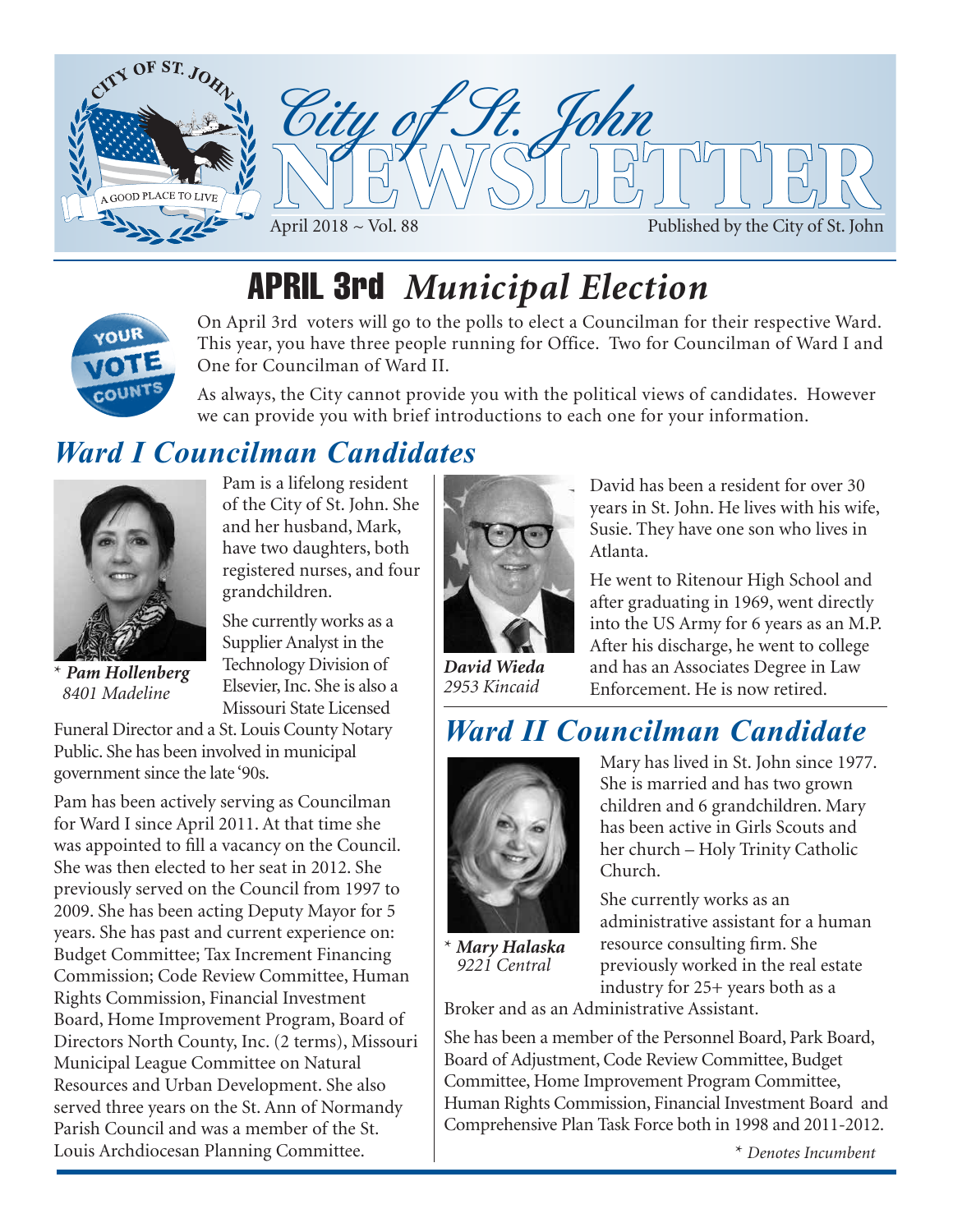

# A Letter from your Mayor......

On April 3, 2018 voters of St. John will once again have the opportunity to vote on a proposed Use Tax. Proposition "U" (as in Use Tax) was narrowly defeated in the November 2017 election. Due to the continued rise in operational costs of municipal services and limited

revenue growth; our city must continue seeking additional revenue measures.

The primary source of revenue for our city is sales taxes. These taxes (State, St. Louis County, and Local sales) provide nearly 62% of all operational revenues in our General Fund. These sales taxes are collected on purchases throughout our city, county, and state. Unfortunately sales taxes have become stagnant. Consumer's spending habits have gradually shifted from purchasing at retail outlet stores to on-line internet sales. These increased internet sales have resulted in the loss of much needed sales tax revenues.

Our elected officials and city staff have done a commendable job of keeping operational costs of our city under control.

He then enrolled in the Eastern Missouri Law Enforcement Training Center. He graduated on November 11, 2018 and began work as a probationary patrolman for St. John on November 14, 2018. His favorite hobby is competing in

Unfortunately, several cuts in purchasing and services were necessary in order to provide a balanced budget for FY2018. Some items impacted by budget cuts are: street repairs, sidewalk repairs, Rock Road landscaping, tree removal services, school crossing guard, Easter & Halloween parties, new vehicle purchases, P.W. equipment, and staff travel/ training/memberships. Additionally, full-time staff will be replaced by part-time employees when vacancies occur.

When researching a Use Tax option and discovering that over 100 municipalities and 59 counties already have a Use Tax in place; your City Council believed it was time to capture this much needed source of revenue.

This trend of increasing operational costs and limited revenue growth must be addressed. We have all grown dependent and accustomed to quality municipal services. Our goal is to simply continue these services to our community. I urge you to read the article about Use Taxes in this newsletter. If you have any questions, please call me at 314/427-7154.

Let's continue keeping St. John a great place to live, work, and raise a family. I hope to see you all on April 3rd. Thank you.

# NEW EMPLOYEES



On November 4, 2017, the City hired one of it's newest Police Officers, Malcolm Elzie. Malcolm was born in Frankfurt, Germany in 1991, before moving to Missouri in 2011. He enlisted in the Marine Corps Honor Guard while posted in Washington, DC. He transferred to Camp Pendleton in 2013 where he Malcolm Elzie Pendleton in 2013 where he **Chad Hembree**<br>served the remaining 4 years of his enlistment. He was honorably discharged in 2016.



After being hired on February 5, 2018, Officer Chad Hembree became the newest full-time member of the St. John Police Department. Chad attended Fort Zumwalt South High School and later served in the Army, being stationed in Ft. Campbell, Kentucky. He served in the Army for 4 years and was deployed

to Afghanistan in 2015, where he received numerous honors, awards, and commendations. He graduated the Eastern Missouri Law Enforcement Training Center in April, 2017. He was hired as a Reserve Officer, before receiving his full time appointment with the St. John Police Department in February, 2018.



Mixed Martial Arts training.

**For anyone interested in viewing the City's financial statements they can be found on the City's website at www.cityofstjohn.org Click on the documents icon.**

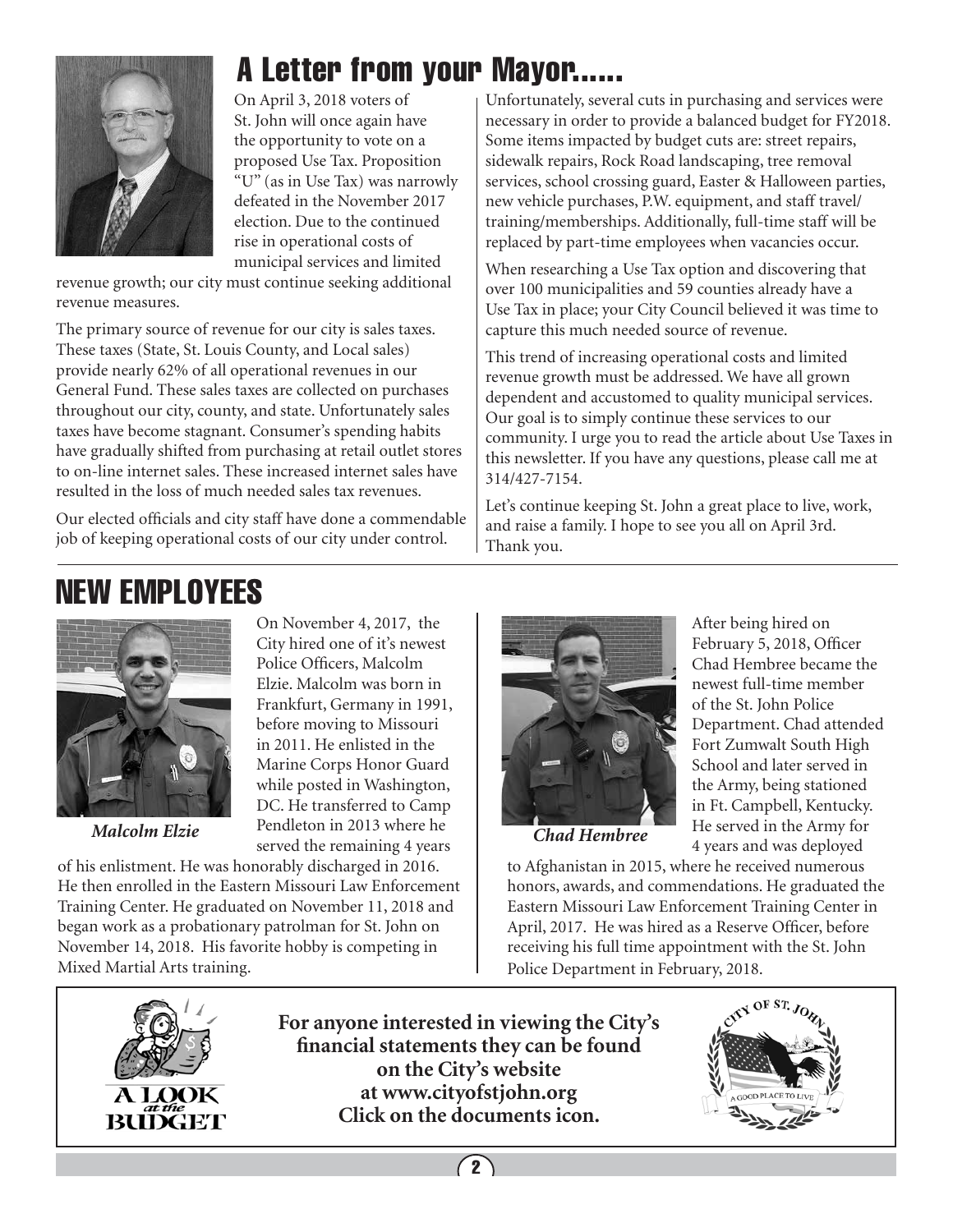# **RETIREMENTS**



*Cpl. Kelly Russ*

On July 14th, 2017 Corporal Kelly Russ retired from the St. John Police Department after 32+ years of dedicated service. Cpl. Russ served as a Supervisor, Firearms Range Officer, Armorer, Reserve Officer Liaison, Teacher, Mentor, as well as numerous other official and unofficial duties with the St. John Police Department. He was loved by members of the community, as well as

On September 1, 2017, Marilyn Betkis retired from the City after 27+ years of dedicated service to the City. She was the City's Finance Officer, and also served as the Human Resource Officer. Her duties included all the accounting, revenue administration, debt management, revenue collection, assisting with the financial planning & budget

St. John employees. He is enjoying retirement with his grandchildren and still spends as much time as he can at the firing range. Cpl. Russ was an asset to the police department that will not soon be forgotten.



*Marilyn Betkis*

preparation, and investment management. She was also responsible for the preparation and processing of accounts

payable, payroll, taxes, group administrator for employee insurance and pension plans, as well as all City liability and comprehensive insurance. She also served as the Executive Director of the St. John Crossings Transportation and Development District and the Treasurer of the St. Charles Rock Road Community Improvement District. Although she's not one that likes to be in the spotlight, she held a key role in the City's overall operations and will be greatly missed.



Our most recent retirement occurred on December 29th, 2017. Donna Davis retired from the City after 22 years of dedicated service. She held the position of Administrative Clerk and City Clerk. Many of you may recognize her from her smiling face at the City Hall Counter and others from talking with her on the phone.

*Donna Davis*

Some of her duties included phones & counter work; business, liquor, trash and vending licenses. She also assisted the Finance Officer with the daily bank deposits, monthly bank statement reconciliations and weekly check runs. She also maintained the ordinance & meeting minutes files, and various other assignments. She and her husband (also a St. John employee of 21 years and still going) recently moved. She's now pursuing her "then part time job" of Real Estate Broker/Agent with Hidden Treasures Properties. We wish her all the best in her future endeavors.

# ST. JOHN POLICE RECEIVES STATE CERTIFICATION

The St. John Police Department was again recently recognized for successfully completing and complying with the Missouri Police Chief Association Department Certification Program.

Outside, independent evaluators, conducted a two (2) day comprehensive review and audit of all operations of the Police Department. Rules, regulations, policies, training, equipment, and procedures were just a few of the areas under review.

The St. John Police Department has been an accredited agency since 2010; becoming only the third accredited department in the state at that time. Currently there are 18 Police Departments in St. Louis County that are state accredited law enforcement agencies.

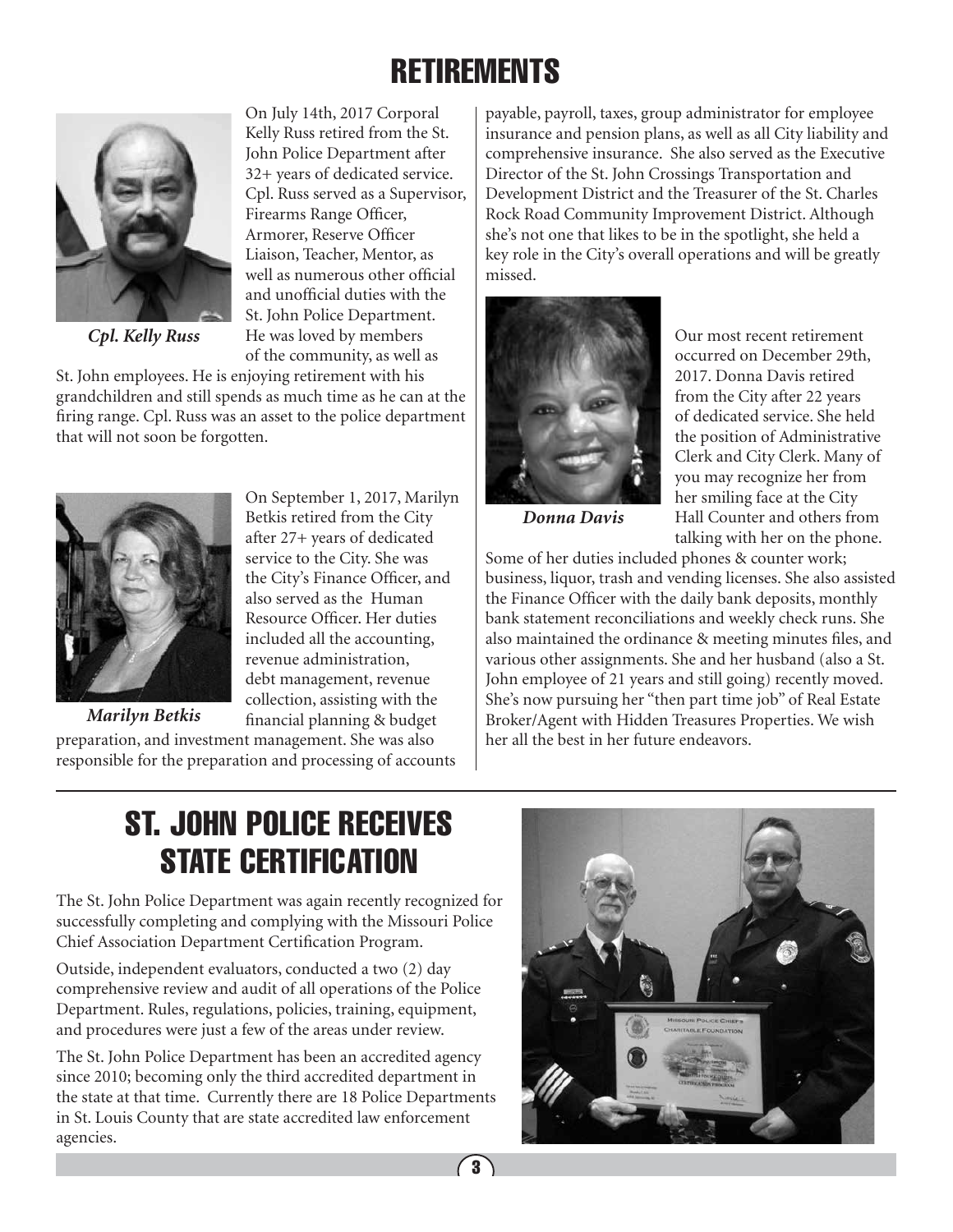# UPCOMING COMMUNITY EVENTS

# SENIOR CITIZEN UTILITY TAX REBATES Feb 1



Utility tax rebates for the year 2017

will be issued February 1, 2018 – April 30, 2018. The rebate is \$30.00 per household. In order to qualify for this rebate, residents must:

- 1) Have turned sixty-five (65) years of age or older at some point during the year 2017;
- 2) Currently reside in the City and have previously resided in the City for the entire calendar year of 2017;

Qualified residents need to provide the following documentation to the City Hall in order to collect the rebate:

- 1) Picture identification;
- 2) Identification showing current address and date of birth;
- 3) One utility bill for January 2017 and one bill for December 2017 reflecting the address which they reside at and are requesting the rebate for.

If you have any questions, please contact City Hall at 427-8700, ext. 3.

# ANNUAL STREAM CLEAN UP April 7

Every year the City of St. John is required to hold or participate in a Clean Stream Event as part of the requirements of it's National Pollution Discharge Elimination System (NPDES) storm water permit. This year we will clean up the storm water ditch that runs between Marvin Garden Apartments and Calvert Ave.

One of the requirements of this event is that we seek community involvement in this effort. If you could see what sorts of things make their way into the storm sewers, realize that the storm sewers empty into our streams and rivers and then think about the fact that we get our drinking water from the area rivers, it may make you more conscious of the need to make sure trash and debris is properly disposed of. Remember, if it gets to the storm sewer it could become part of your drinking water.

Anyone wishing to help clean up this open storm water ditch in St. John should be at the small bridge on Calvert (just south of North Ave.) at 10:00 a.m. Saturday, April 7th. The City will provide gloves but bring your own rubber boots. Hope to see you then.

# SPRING CLEAN UP WEEK April 16-20 *The Last Week Of Limb Chipping* April 23-24

Every year we try to coordinate the last run of the limb chipper through the City with the week of Spring Clean Up. This year the week of April 16-20 is Clean-Up Week, so set out all the extra items for Republic Services to pick up on your regular trash day. The drivers of the trucks know that is our clean-up week so they will take the extra items. You still must call for large item and white goods (appliances) pick up.

In addition, keep in mind that Republic will not take car tires or batteries. They will take paint cans IF they are emptied and any residual paint in them is completely dried. The lids must be OFF the cans or they will not be taken. They also won't take construction materials. They will pick up appliances and construction materials by appointment only but there will be a charge for the construction materials.

On Monday and Tuesday the following week (April 23-24) the Street Department will run the limb chipper through the City one last time. Please gather all your limbs and branches that are 3" in diameter or smaller and set them out at the curb with the fat ends pointed toward the street. Remember not to block the sidewalk or set the limbs in the street and make sure you have limbs out by 7:00 am. We will pick up all limbs on the east side of the City (Ward 1) on Monday, April 23, and all the limbs on the west side (Ward 2) on Tuesday, April 24. Once that work is completed, we will put the limb chipper away until the first week of November.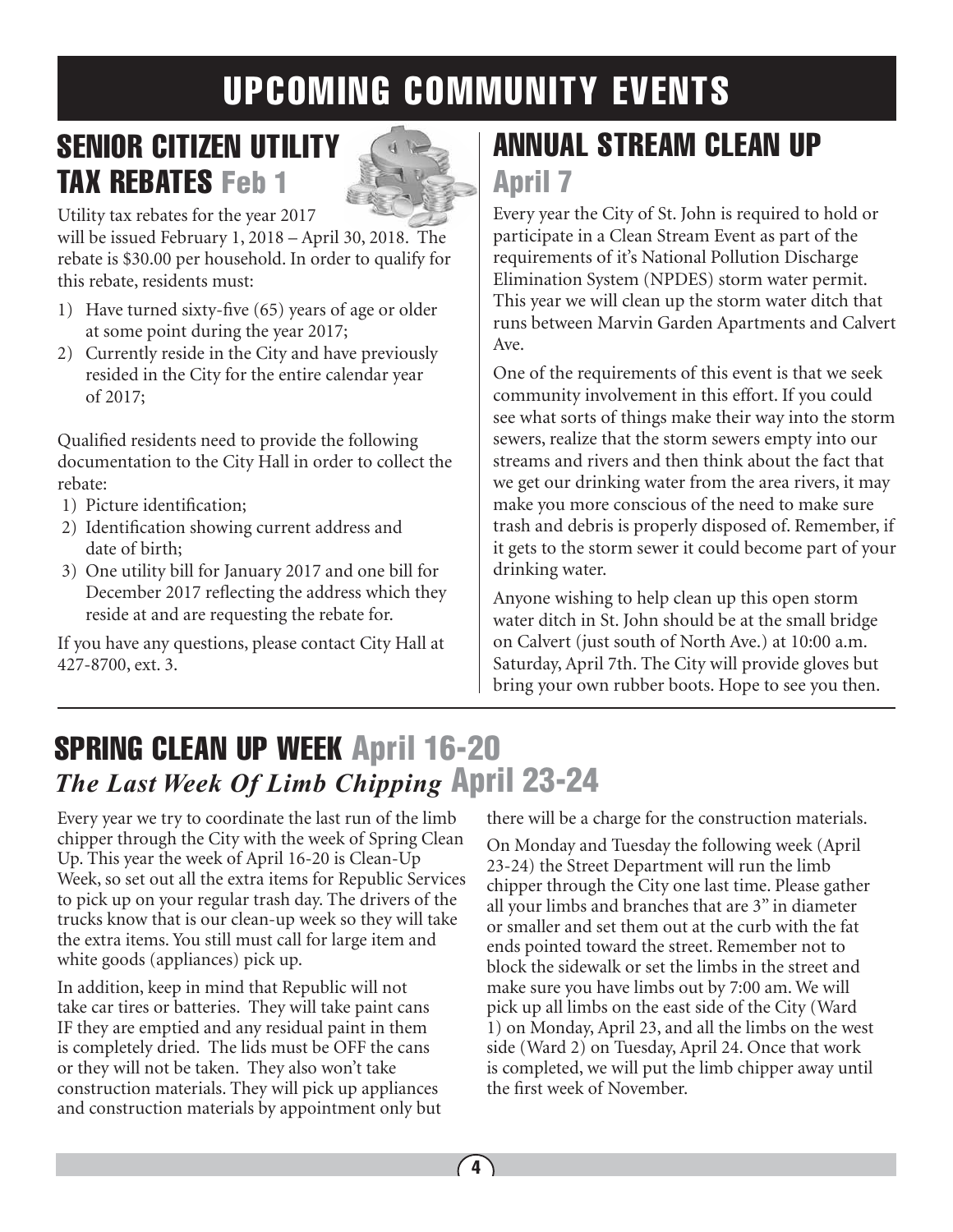# UPCOMING COMMUNITY EVENTS

# DRUG TAKE BACK APRIL 28

The next National Drug Take Back Event will be held on Saturday, April 28th from 10:00am-2:00pm at the St. John Municipal Center, 8944 St. Charles Rock Road, City Hall Lobby. This is a collaborative effort with state and local law enforcement agencies focused on removing potentially dangerous controlled substances from our nation's medicine cabinets. This national take-back day will provide a unified opportunity for the public to surrender expired, unwanted, or unused pharmaceutical controlled substances and other medications to law enforcement officers for destruction and will bring national focus to the issue of pharmaceutical drug abuse. The program provides an opportunity for law enforcement, prevention, treatment and business communities to collaborate and establish a safe collection site for all Americans, regardless of where they reside.



# CITY OF ST. JOHN & ROCK ROAD ANIMAL HOSPITAL 2018 RABIES CLINIC April 28

Join us for the 2018 Annual Rabies Clinic!! Rock Road Animal Hospital veterinarians will be offering vaccinations for dogs and cats at a reduced rate on Saturday, April 28, 2018.

Our Annual Rabies Clinic will be held on the lower level of the Public Works Garage, located at 8920 Bristol Avenue (behind City Hall). Vaccinations will be administered from 1:00 - 2:30 pm. City of St. John Animal Licenses will be available at the clinic for \$2.00 each for spayed/neutered animals and \$20.00 for unaltered animals. As a reminder licenses are due by May 1st and must be renewed annually for all pets 6 months of age and older.

*As a matter of public safety, all animals are*  REQUIRED *to be in a crate or on a very short leash to avoid contact with other individuals or animals. If your dog has a tendency to bite, be sure to muzzle them before entering the premises.*

*Please remember, bringing your pet to a strange place with a lot of other dogs, cats and people they do not know can be very stressful for them. Although your dog/cat may normally be very friendly, the stress of this type of situation can sometimes change that.* 

# PACKAGE PRICES

**\* \$5 PACKAGE SAVINGS \*** *Altered Canine*  $RV/DHI$ ,  $PP/TAG = $46.00$ *Non-Altered Canine*  $RV/DHLPP/TAG = $54.00$ *Altered Feline*  $RV/DHLPP/TAG = $44.00$ *Non-Altered Feline*  $RV/DHLPP/TAG = $52.00$ 

# We hope to see you there!

#### INDIVIDUAL PRICING

Rabies Vaccination \$15.00 DHLPP \$27.00 FVR/CP \$25.00 FeLeuk \$20.00 Altered Rabies Tag \$9.00 Non-Altered Tag \$17.00 St. Charles Tag \$6.00

*So* PLEASE *keep your dog/cat on a very short leash/ crated and a good distance from others while at the clinic. We want this to be a good experience for everyone.*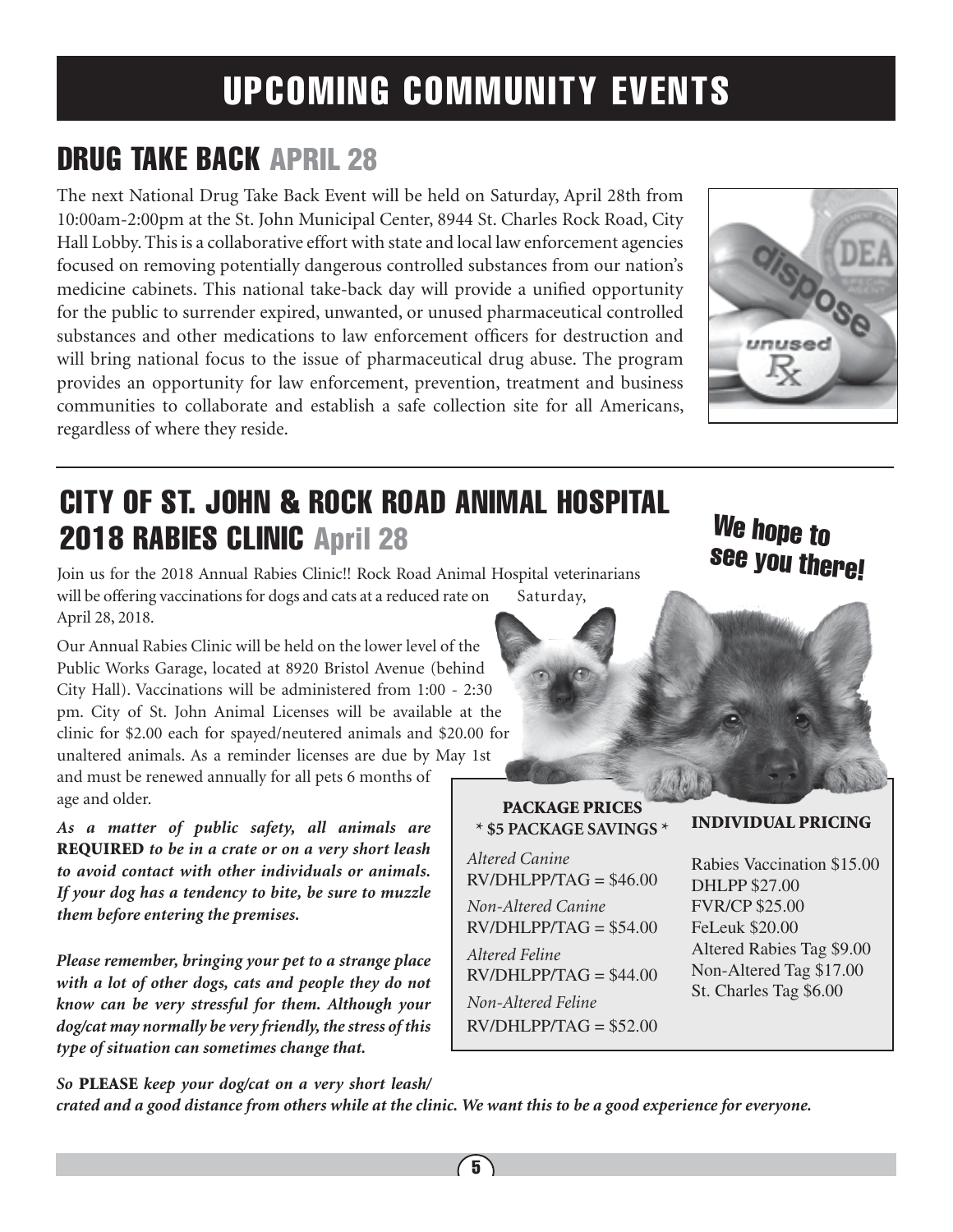# UPCOMING COMMUNITY EVENTS

# STREET SWEEPING SCHEDULE May 7

The Street Department will once again begin sweeping the streets. We need to coordinate our sweeping with Republic Waste's trash pick-up schedule. Republic Waste collects trash from a designated zone of the City every day of the week so we have configured our sweeping zones based on their trash pick-up schedule. The streets in each zone and the day of the week that zone will be swept are as follows:

Zone 1 Monday *Of The First Full Week Of Each Month* Zone 1 is comprised of: Hume, Hilleman (off of Hume), Walton, Ridgeway, Kincaid, Endicott, Renz, Melody, Betty Lee, Ramona, Connor, Outerbelt Ct. and Wood.

Zone 2 Tuesday *Of The First Full Week Of Each Month* Zone 2 is comprised of: Havenbrook, Belhaven, Belcrest, Hagner, Ardelia, Moran, Hilleman (between North & Ardlelia), North Ave.(between McKibbon and Valleywood), Ginger, Loyd, Markdale, Valleywood, Norman, Debbie Ct., Engler, Hilleman (off of Engler), Thomas, Kitchell Ct., Chaney Ct., Rosalind, Madeline, Engler Park Ct.

Zone 3 Wednesday *Of The First Full Week Of Each Month* Zone 3 is comprised of: St. Charles Ln., Eminence, Charlack, Roy, Lindscott, Janet Ct., St. Louis Ave., Rosemore, North Ave. (Brown Rd. to Boswell), Patrice, Pallardy, Patrick, Herbert, McNulty (Brown to dead end in cul-de-sac), Killarney Ct.and Bobb (from Brown to Boswell).

Zone 4 Thursday *Of The First Full Week Of Each Month* Zone 4 is comprised of: Bristol, Orlando, McKibbon, Crocus, David, Susan, Ezra, Mavis, Marvista, Maryknoll, Marshall, North Ave. (McKibbon to Brown), Winterowd, McNulty (Brown to Marshall), Williams Country Way (off of McKibbon), Bobb (Marshall to Brown), Harry's Ln., St. Charles Ln., Toddy, John Pl., North & South.

#### Zone 5 Friday *Of The First Full Week Of Each Month*

Zone 5 is comprised of: Boswell, Ritenour Ct., Gordon, Jonell Ct., Francis Ct., Frann Lynn Ct., Central, Leenora, North Ave. (Woodson to Edumndson), Bobb (Brown to west City limits), Marvin, Marvin Gardens, Calvert, Dix, Joel Ct., Edmundson, Burdella, Roslan, and Edmund.

Please look carefully at the above schedule and determine which zone you live in and on which day your street will be swept. Please do not park your cars on the street on the day your street is scheduled to be swept. Also please remember that we are not a yard waste pick-up service, so please don't rake leaves or grass into the street. You could be cited for illegal dumping if you deposit yard waste in the street.

Finally, if the weather is rainy or otherwise inclement, and if your regular sweeping day falls on a holiday, we will not sweep your street that month.

## THE ANNUAL CITY WIDE GARAGE SALES

The dates for this year's sales are:

- **• East of Brown Road (including homes on the East side of Brown Road) the first & second**  Saturdays in June (June 2<sup>nd</sup> and 9<sup>th</sup>).
- **• West of Brown Road (including homes on the West side of Brown Road) the third and**  fourth Saturdays in June (June 16<sup>th</sup> and June **23rd )**

The following lists the standard information for the sale:

The sales will be held on their respective Saturday from 7 am - 3 pm. For these days only, no garage sale permits will be required unless:

- 1) You want to hold your sale earlier than 7 am or later than 3pm on the sale date(s); or
- 2) You want to hold a sale on a date other than those already set for your respective side of town.

Then, you will need to obtain a permit from City Hall provided you have not already had three sales for the year. There is no charge for the permit.

To sign up for this year's sale, you can come into City Hall, starting the week of May 1st, and sign up for your sale; you will also be able to pick up a sign for your yard while you're there. If you don't want a sign for your yard, you can just call City Hall and give them your name, address, phone number, date(s) of sale(s) and any specific items you want to list that might draw people to your sale. Please limit your "draw" items to just a few. This will be what is listed with your address on the printed sheets and website.

The participant lists for each sale will be cut off at 12:00 noon the Thursday prior to the sale. A printed list of all participants for that week's sale will be created and posted on the City's website on Friday for all to view/print. Printed copies of the lists will also be available at City Hall for anyone to pickup up. Due to budget cuts for 2018, advertising for the sale will be done via the City's website, flyers in City Hall and the City's digital sign board.

**Should you have ANY questions, please do not hesitate to contact City Hall at 427-8700, #3.**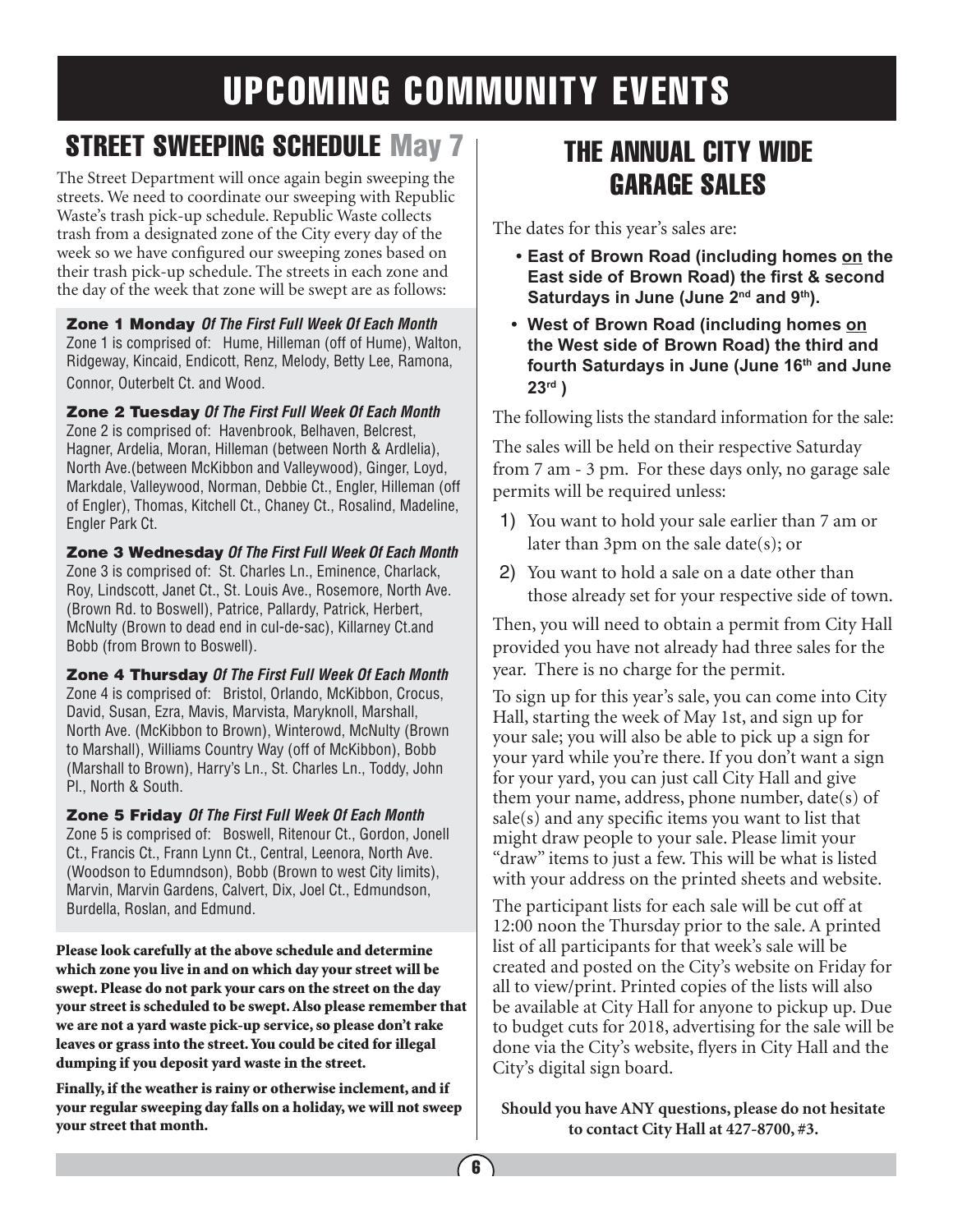# RODENT CONTROL

Beginning in 2018, St. Louis County is switching to an all or nothing structure for all of their municipal contracts for rodent and vector control. Previously, municipalities were able to choose which services they wanted to include in their contract. St. Louis County has also raised prices and are now charging for rodent services. But there are things we can do to help reduce the rodent population.

The most common type of rodent we may run into in St. John is the Norway Rat. Rats can cause property



based on the quantity and type of items. There

TVs & Monitors\*\*\* – There is a \$75 trip charge for first item and \$25/for each additional item.

is a \$50 minimum pickup fee.

So it is important to keep rat populations under control. Rats live in burrows underground and use sewers to travel. They will burrow along the foundation of a house, garage, shed, under a driveway, or under piles of debris or rubbish. They usually live within 150 feet of their food and water sources. Rats are

scavengers and will eat any source of food available. This includes garbage, pet food, animal feces, and fruit or nuts which fall from fruit or nut bearing trees or plants.

St. Louis County can only treat rat infestations on public property. The most effective way to knock down rodent populations and prevent infestations is to keep our properties maintained by eliminating all sources of food or harborage. Dispose of any junk or debris on the premises that could attract rats. Firewood should be stored a minimum of 12" off the ground. Ensure all trash is picked up and deposited in an appropriate container with a lid. Promptly remove and dispose of pet waste and all fruits or nuts which fall from trees on your premises. Pet food should be stored in containers with tight fitting lids.



*Let's work together to keep our city as rodent free as possible!*

| The new 2018 rates for Republic Services will take effect April 1, 2018 through<br><b>2018 TRASH RATES</b><br>March 31, 2019. They are as follows:                                                                                                                                    |                                                                                                                                                                                                                                                |
|---------------------------------------------------------------------------------------------------------------------------------------------------------------------------------------------------------------------------------------------------------------------------------------|------------------------------------------------------------------------------------------------------------------------------------------------------------------------------------------------------------------------------------------------|
| \$50.10/quarter for seniors*<br>\$100.74 /semi-annually for seniors*                                                                                                                                                                                                                  | \$62.61/quarter for all other customers<br>\$122.70 /semi-annually all other customers                                                                                                                                                         |
| These rates include once a week trash, recycling and<br>yard waste pickup along with a trash and recycling<br>cart, weekly bulky item pickup** and monthly<br>appliance pickup.**<br>Optional Services Available At Additional Cost:<br>Additional Trash/Yardwaste Carts are \$10.50/ | * In order to qualify for the senior rate:<br>• You must be 65 years of age or older<br>• You must live at a St. John residence and the account<br>must be in your name (not a landlord's name)<br>• You must notify Republic Services of your |
| each/quarter<br>Construction Material Pickups*** – This is                                                                                                                                                                                                                            | qualifications by mailing a <b>clear, legible</b><br>copy of your Drivers' License or State ID to:<br>Donublic Comisso                                                                                                                         |

#### **Republic Services 12976 St. Charles Rock Road Bridgeton, MO 63044 Attn: Customer Service**

 \*\* Limit two (2) free items per week (every Monday) You **must** call Republic Services (636-947-5959) no later than 3 p.m. the Friday before your regular pickup to schedule for that pickup.

\*\*\* You **must** call Republic Services (636-947-5959) no later than 3pm the day before your regular pickup to schedule for that pickup.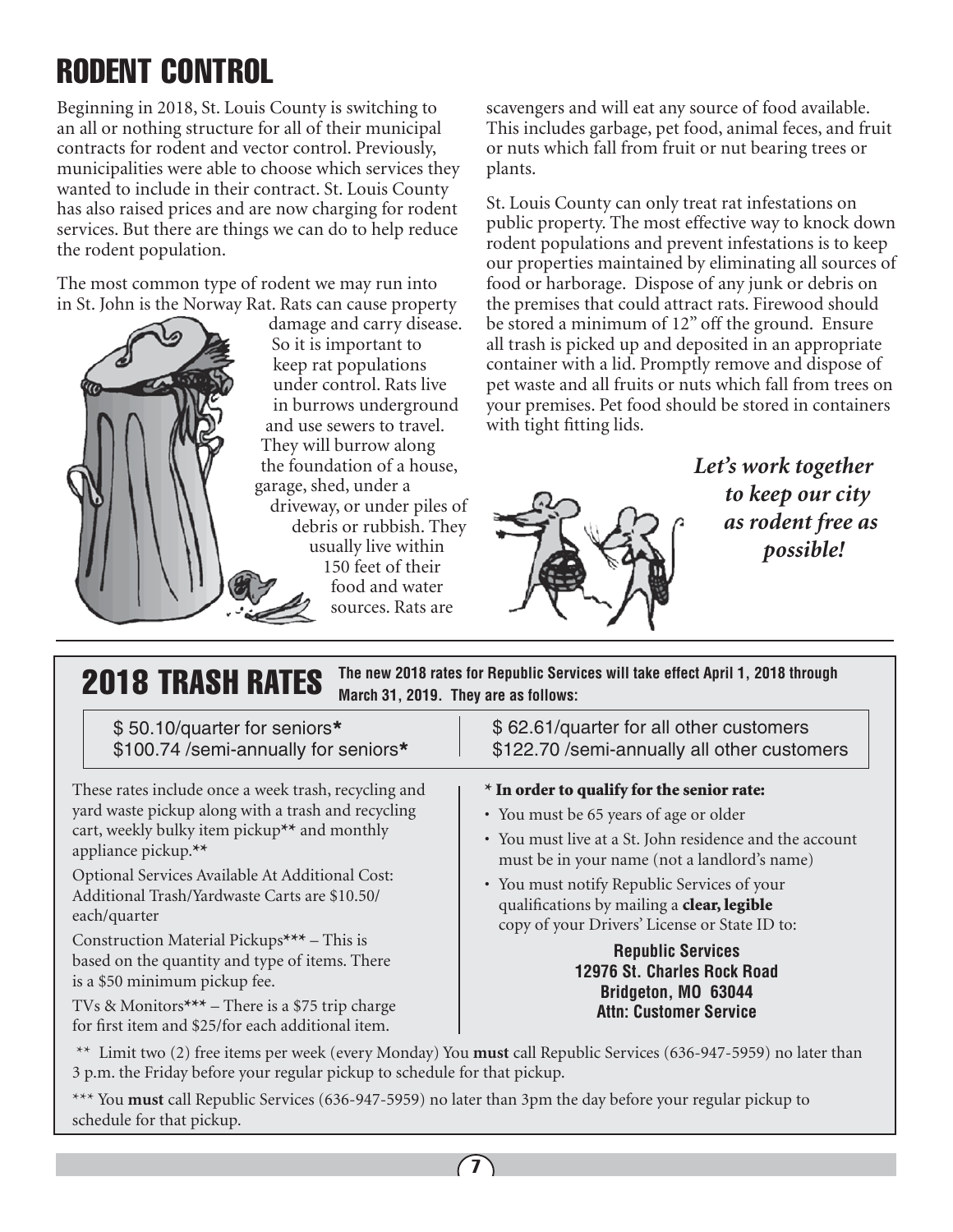# VECTOR CONTROL *What Is It?*



What is "Vector Control"? Vector control is any method to limit or eradicate the mammals, birds, insects or other arthropods (here collectively called "vectors") which transmit disease pathogens. The most frequent type of vector control is mosquito control using a variety of strategies.

As many of you know, the City does not provide mosquito spraying itself but contracts out that service to the St. Louis County Health Department. St. Louis County provides a two-phase approach to mosquito control; adulticiding and larviciding. Earlier this year our Public Works Director and our Animal Control Officer had the opportunity to attend a meeting put on by the St. Louis County Health Department to learn more about their services and some changes to their vector control program.

We learned that there are over 50 species of mosquitoes but only a few transmit disease to humans, the Culex Pipens and the Aedes Albopictus. In order for St. Louis County to focus their efforts on these disease carrying mosquitoes they must first set traps to locate these two specific types. The traps are set at night and picked up in the morning. The mosquitoes are then sorted, counted, and tested. The results determine the frequency, location, and type of treatment to be used.

Larviciding is most effective form of mosquito control because it is focused on eliminating breeding sites and mosquito larva.

Larviciding allows vector control chemicals, which can be effective up to 45 days, to be placed directly on standing water where mosquitoes breed. This greatly increases the chances of these chemicals coming into contact with and killing mosquito larva before they have the chance to mature in to the nuisance adults.

Adulticiding is the other form of mosquito control. This is done with the fogger most people are used to seeing. The chemicals used for adulticiding have to actually land on a mosquito to kill it. The chemicals also dissipate rather quickly making adulticiding the less effective form of mosquito control. Because it is less effective, it is not used as frequently as larviciding.

The final and most effective form of mosquito control is "source reduction." Keep in mind that mosquitoes breed in standing water. Therefore it is critical that residents manage the standing water on their property. Do not let water stand in bird baths, tires, swimming pools, ponds, etc. Water in outdoor dog bowls should be changed daily. Keep gutters cleaned out so that water flows properly. Make sure pools and ponds have a properly functioning filter to keep water clean and moving.

Remember, spraying with the fogger is the least effective and most expensive way to manage the mosquito population, so don't expect to see it out very often. Please do your part to help control this bothersome nuisance and makes everyone's outdoor experience a little more enjoyable this summer.

# GUIDELINES FOR POLITICAL CAMPAIGN SIGNS

Many people aren't aware of what the guidelines are in St. John for posting campaign signs. Political campaign signs are allowed without a permit in any zoning district subject to the following:

- a. Signs may announce the candidate seeking public office and other pertinent data or issues before the voters and other information pertinent thereto;
- b. Signs shall not exceed four (4) square feet in total area for any one (1) sign or five (5) feet in height;
- c. The maximum total sign area for all signs combined shall not exceed sixteen (16) square feet total for each lot or each dwelling unit. Said signs shall only be placed on private property ten (10) feet or more from the street curb or curb line and only with the consent of the private property owner thereof;
- d. *Signs shall be removed within three (3) days after the election for which they were made*.

In addition, the City does not allow any political campaign signs on their property; even though it is a polling place. This includes the City Hall, Police Department and the Public Works Grounds. The right-of-ways are controlled by the Missouri State Highway Department and they have informed us that they do not allow signs on the right-of-ways as well.

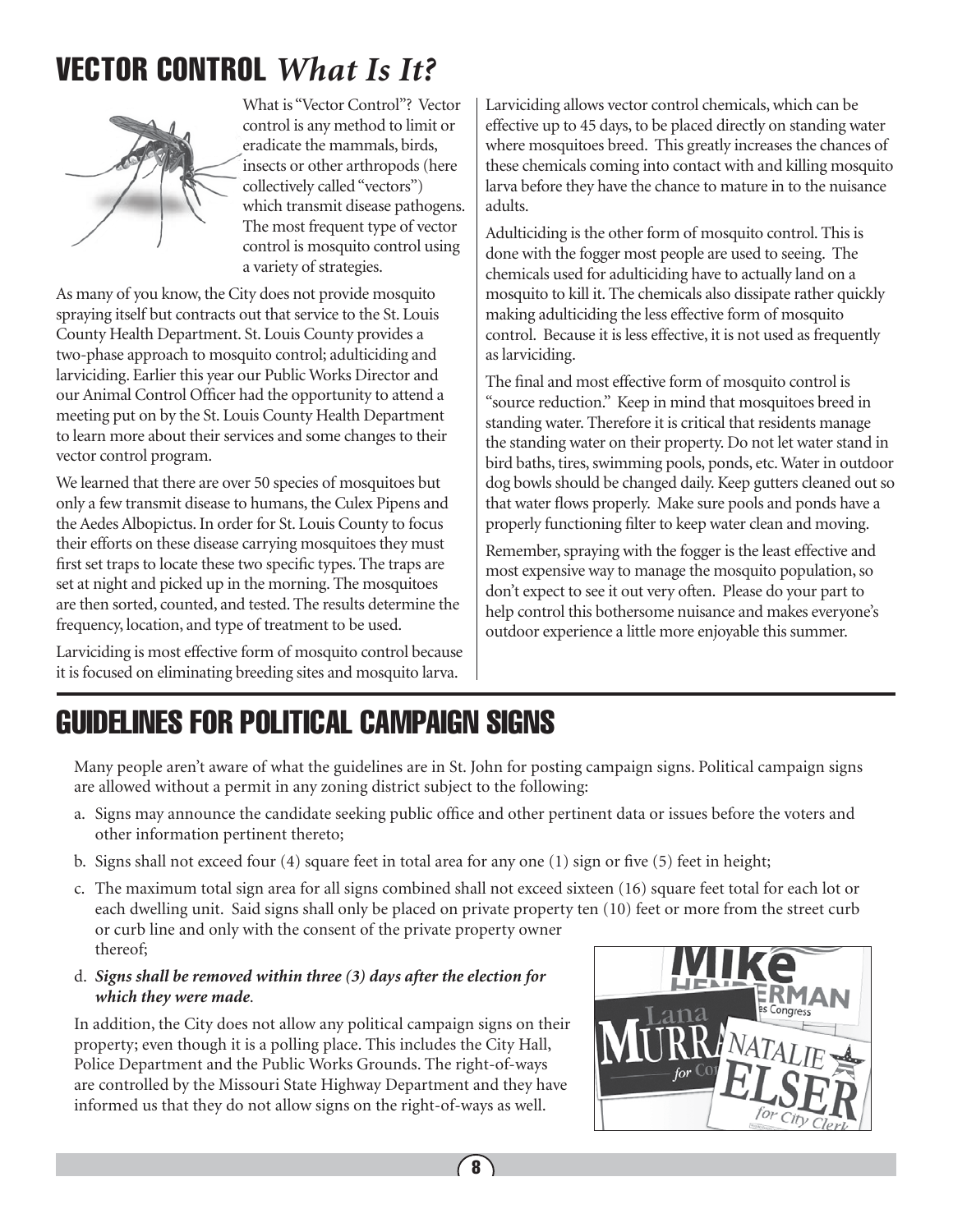



## *On April 3, 2018 voters of the City of St. John will have the opportunity to vote on a proposed Use Tax.*

#### *What is a Use Tax?*

A Use Tax is a sales tax imposed on the purchase of goods by Missouri residents from out-of-state vendors. Since 1959 a state Use Tax has been imposed on the storage, use, or consumption of tangible property

in this state. State statutes permit cities in Missouri to "ask its" voters to approve a city Use Tax on out-of-state purchases equal to the city sales tax applicable at local stores." Currently, there are over 100 cities in Missouri who have a local Use Tax.

#### *Is this just another sales tax?*

No. Unlike a sales tax, which requires a sale at a retail outlet in Missouri; a Use Tax is imposed directly upon the person/business that uses, or consumes tangible property in Missouri. A Use Tax does not apply if the purchase is from a Missouri retailer and subject to Missouri sales tax.

#### *What would be the rate of this Use Tax?*

 The local Use Tax rate would be 1.225%. This is the same rate as the current local sales tax.

#### *When would a Use Tax be applied?*

Purchases subject to a Use Tax include tangible personal property that is purchased by residents from phone, catalog, or internet vendors from out of state. The Use Tax is simply a local tax applied to purchases made from out of state vendors. A Use Tax is paid predominantly by businesses.

#### *How is this Use Tax collected?*

The Missouri Department of Revenue requires out of state vendors having a "direct connection" in Missouri (offices,

warehouse, employees, or delivery by USPS) to collect and remit the Use Tax. If the out of state vendor does not collect the Use Tax, the individual purchaser is then responsible.

#### *How/when to file a Use Tax return?*

A purchaser must file a consumers Use Tax return only if the cumulative purchases subject to Use Tax exceed \$2,000 in a calendar year. The due date is April 15th of the year following the purchases subject to Use Tax.

#### *Why the need for a Use Tax and how will the revenue be used?*

Consumer's spending habits are changing. While mail/ phone/internet sales are increasing, retail shopping outlets sales are decreasing. As a result, local and county sales taxes are negatively impacted. *Reserve Funds are being over utilized in order to balance the annual budget.* These much needed sales taxes are essential for the City of St. John to continue providing quality professional municipal services *and a healthy fund balance*. A Use Tax will compensate for the loss of sales taxes from retail outlets.

#### **A Vote For Proposition "U" Is A Vote For:**

Continued Quality Municipal Services Fiscal Responsibility Maintaining Property Values Hiring, Training, Retaining Quality Employees

#### PLEASE VOTE ON APRIL 3, 2018

*The Future Of Our Community Is Dependent Upon The Support Of Our Community*

#### PROPERTYFRAUD LERT

#### *Preventing Property Fraud*

The St. Louis County Department of Revenue offers a notification service called "Property Fraud Alert" in an effort to help prevent various forms of property fraud in St. Louis County. This program was developed as a result of a nationwide increase in property fraud crimes which can include the illegal ownership transfer of your home or building.

County property owners that enroll in this free of charge program, will be alerted when documents with their registered name are recorded. To find out more about the property fraud alert system and the links associated with signing up for same, go to:

*https://www.stlouisco.com/YourGovernment/Revenue/RecorderofDeedsDivision/PropertyFraudAlert*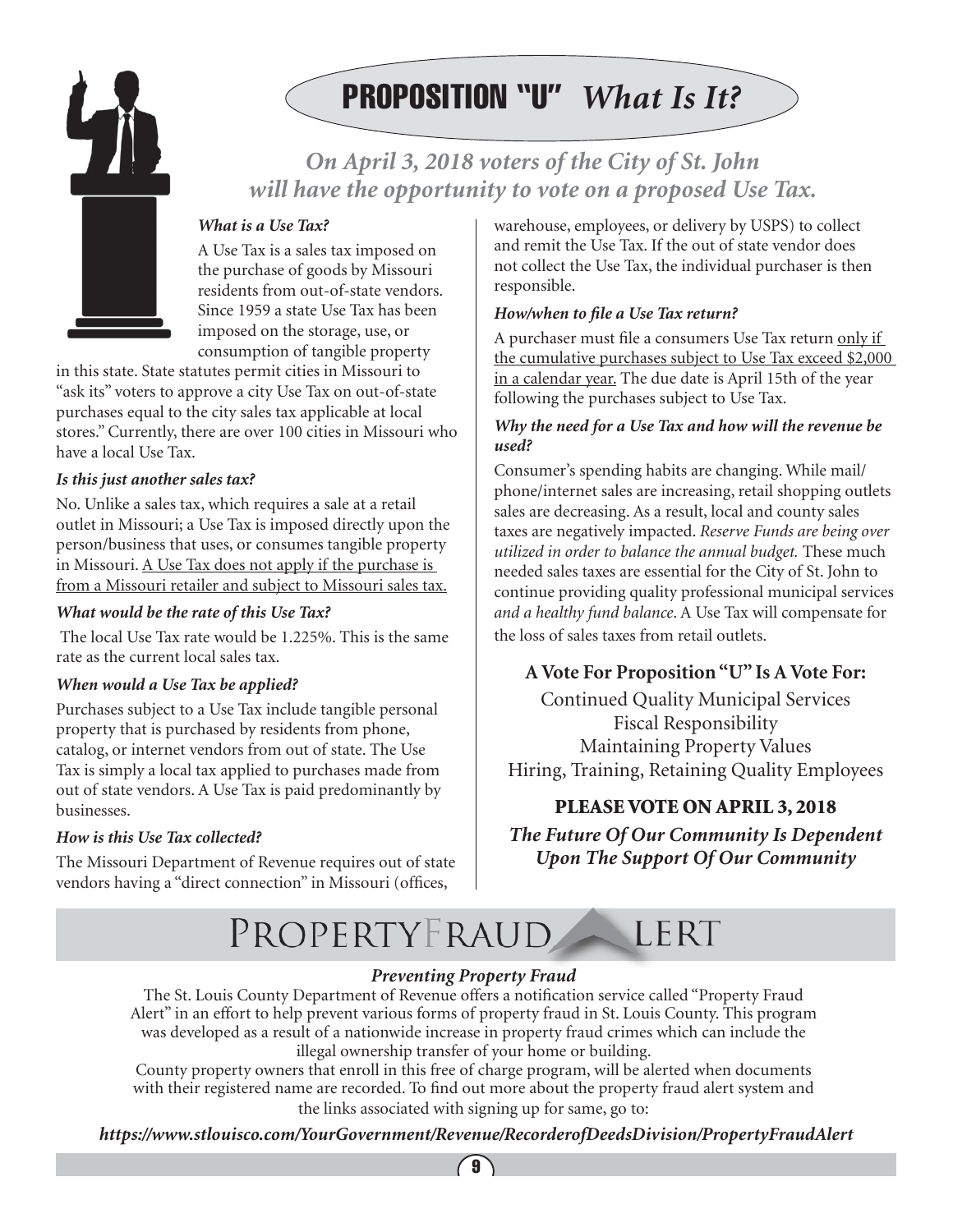# PETS – *Leashes, Parks & Waste*



Spring is just around the corner! It is the perfect time of year for people to be out walking their dogs and enjoying our city and county

parks; which also makes this the perfect time to remind our residents of the rules and regulations pertaining to pets in the City of St. John.

When outdoors, for their safety and the safety of our residents, all pets, including cats, should be kept inside a fenced area from which they cannot escape or be kept under tethered control. Dogs and cats are not allowed to roam, or to be away from the owner's premises unless restrained by a leash. Pets may be tethered in the front of the premises, but only when accompanied by a person and tethered in a way that they may not reach the public right-of-way.

St. John has four City parks and one County park. Pets should always be properly leashed and never permitted to roam freely in the parks. Three of the four city parks have pet waste stations. These green boxes are located near the entrance of the parks and provide plastic pet waste bags for picking-up and disposing of pet waste deposited in the park.

If your animal defecates on your own premises, the St. John Municipal Code allows 24 hours for removal of the feces. If your

animal defecates anywhere other than the owner's private property, the owner/handler of the animal is required to remove and dispose of the feces prior to leaving the

immediate area. It is always a good idea to carry pet waste bags or other means of waste disposal anytime you are away from home with your pet.

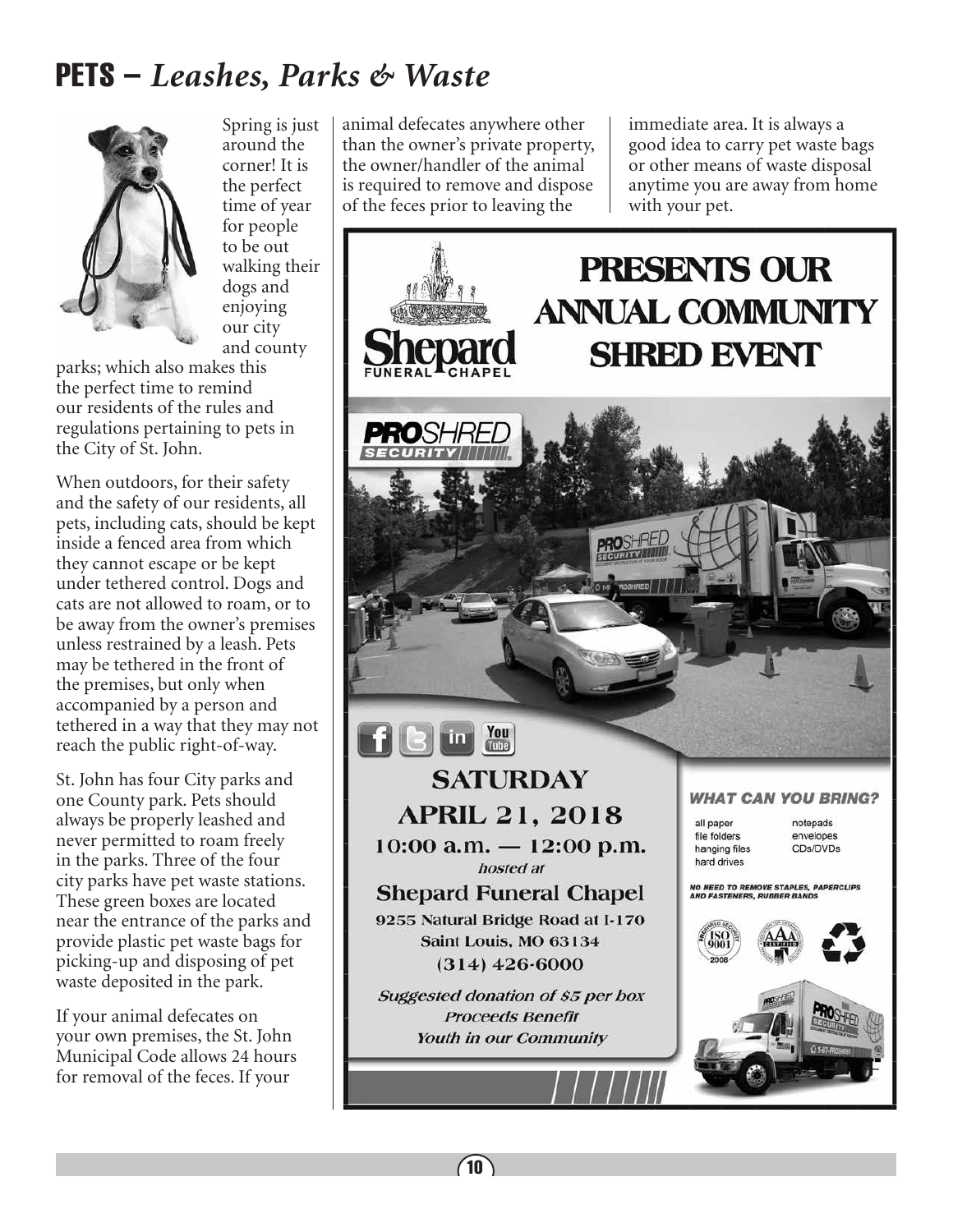## DID YOU KNOW… *MSD Has a Sewer Backup Prevention Program?*

For those with a history of building backups as a result of MSD issues, MSD offers a special Sewer Separation Program. Through this program, MSD pays for modifications to a property's plumbing to protect against future backups, and provides on-going maintenance and repair of installed devices.

#### *These modifications might include:*

Backflow device / check valve – If a

backflow device is installed in your yard

to prevent sewage from backing up in your private line, MSD or a private contractor will clean and inspect it periodically to ensure it remains in proper working order.

**Grinder Pump**  $-$  If a grinder pump is installed, MSD or a private contractor will conduct an annual inspection and maintenance check to ensure it remains in proper working order.



Emergency repair services – MSD will provide emergency repair services for customers with a backflow device or grinder pump we have installed.

These customers are asked to contact MSD's Customer Care Center for emergency service, and a service crew will be dispatched to resolve the issue. Customers may be responsible for a \$100 deductible when a crew is dispatched to the property outside of ordinary maintenance inspections. The charge

will be added to the customer's next bill. MSD covers all other costs for repairs we make.

Note: MSD will not pay for repairs that are the result of modifications or discharges of unacceptable waste materials made by the homeowner that affect a device's operation. MSD does not reimburse for services provided by private plumbers or those not initiated by MSD's Customer Care Center.

For more information, call: (314) 768-6260.

choose friendly service"

# **MOBILE BANKING**

**Bank Whenever,** Wherever.

Member **FDIC** (314) 428-1000 8924 St. Charles Rock Road **St. Louis, MO 63114**